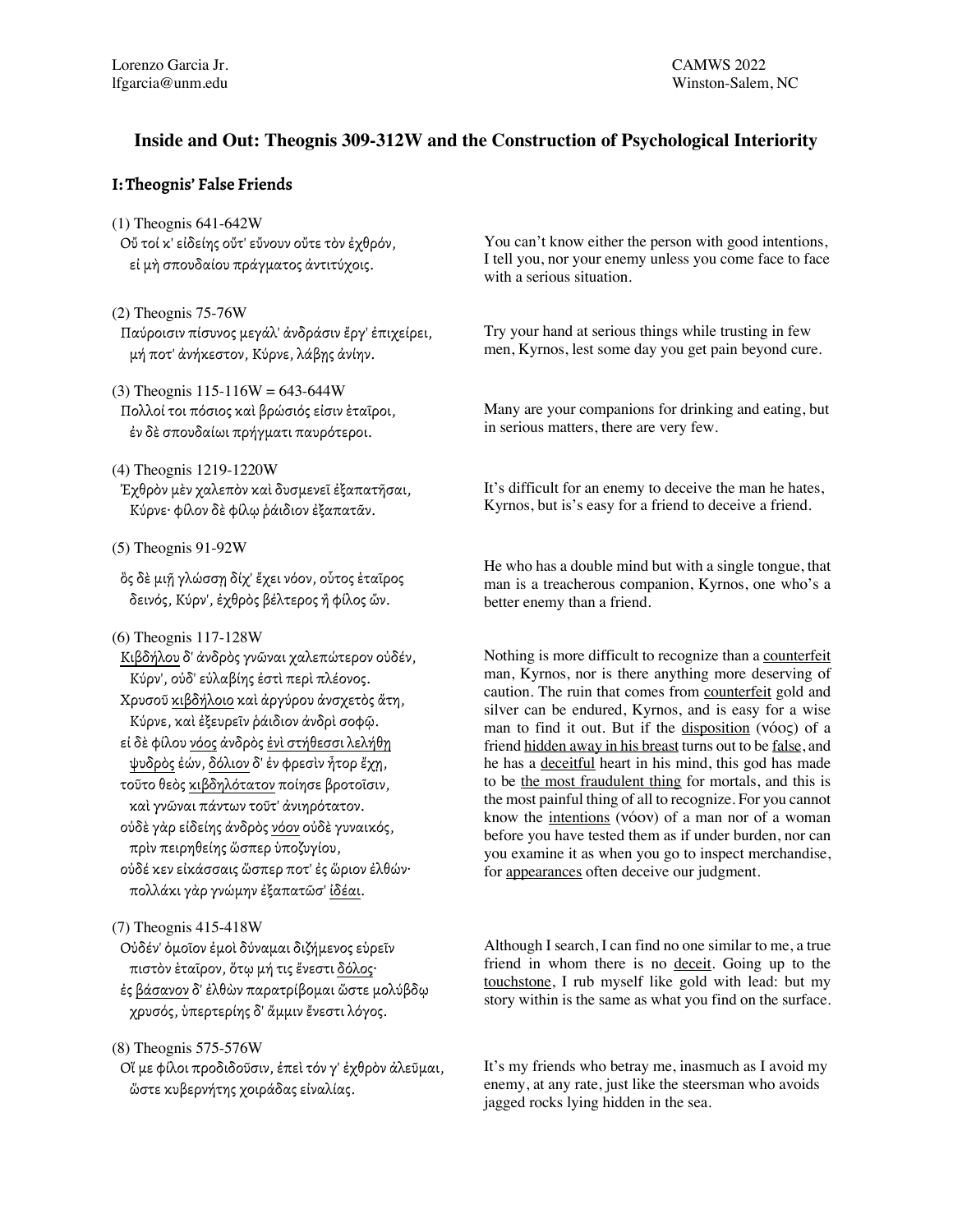(9) Theognis 113-114W

Μήποτε τὸν κακὸν ἄνδρα φίλον ποιεῖσθαι ἑταῖρον, ἀλλ' αἰεὶ φεύγειν ὥστε κακὸν λιμένα.

Never make the base man your dear companion, but always flee from him like a dangerous harbor.

# **II: The Mind as Container Metaphor and Theognis' Psychological Interiority**

### (10) Lakoff and Johnson 1999: 266

"We conceptualize the mind metaphorically in terms of a container image schema defining a space that is inside the body and separate from it. Via metaphor, the mind is given an inside and an outside. Ideas and concepts are internal, existing somewhere in the inner space of our minds, while what they refer to are things in the external, physical world. This metaphor is so deeply ingrained that it is hard to think about mind in any other way."

| $(11)$ Homer <i>Iliad</i> 1.297                                                                                | I will tell you another thing, and you store it up within                                                                                                                                        |
|----------------------------------------------------------------------------------------------------------------|--------------------------------------------------------------------------------------------------------------------------------------------------------------------------------------------------|
| ἄλλο δέ τοι έρέω, σὺ δ' ένὶ φρεσὶ βάλλεο σῆσι·                                                                 | your mind.                                                                                                                                                                                       |
| (12) Homer <i>Il.</i> 9.312-313                                                                                | For that man is hateful to me like the gates of Hades                                                                                                                                            |
| έχθρὸς γάρ μοι κεῖνος ὁμῶς Ἀΐδαο πύλησιν                                                                       | who hides one thing in his mind, but speaks another                                                                                                                                              |
| ὄς χ' ἕτερον μὲν κεύθη ἐνὶ φρεσίν, ἄλλο δὲ εἴπη.                                                               | out loud.                                                                                                                                                                                        |
| (13) Homer Odyssey 22.411                                                                                      | Rejoice in your heart, old woman, and hold yourself                                                                                                                                              |
| έν θυμῷ, γρηῦ, χαῖρε καὶ ἴσχεο μηδ' ὀλόλυζε.                                                                   | $back$ —don't raise aloud the ritual cry.                                                                                                                                                        |
| $(14)$ Theognis 529-530W<br>Ούδε ένα προὔδωκα φίλον καὶ πιστὸν εταῖρον,<br>ούδ' έν έμη ψυχη δούλιον ούδεν ένι. | I have never betrayed a friend or trusted companion.<br>There is nothing slavish in my <i>psuche</i> .                                                                                           |
| $(15)$ Theognis 309-312W                                                                                       | Among boon-companions a man should be discreet                                                                                                                                                   |
| έν μέν συσσίτοισιν άνήρ πεπνυμένος είναι,                                                                      | and hide his curiosity under a mask of indifference; he                                                                                                                                          |
| πάντα δέ μιν λήθειν ώς άπεόντα δοκοί,                                                                          | should contribute to the entertainment, and afterwards                                                                                                                                           |
| είς δε φέροι τὰ γελοῖα· θύρηφι δὲ κρατερὸς εἴη,                                                                | keep to himself the knowledge he has gained there, and                                                                                                                                           |
| γιγνώσκων όργήν ήντιν' έκαστος έχει.                                                                           | profit by it when occasion offers. (Hudson-Williams)                                                                                                                                             |
| 309 εἶναι Α, ἴσθι ο, ἵζοι Geel (1828), εἴη Hermann (1839);                                                     | At the common meal a man should be seen full of                                                                                                                                                  |
| 310 δοκει Α, δόκεῖ Ο, δόκει p, δοκοῖ corr. Geel (1828);<br>311 εἴης XD                                         | sense, without appearing to take note of what others<br>say, and he should make jokes; but outside he should<br>have a hard manner, knowing the mettle of each of his<br>associates. (West 1974) |
|                                                                                                                | In company a man should keep his counsel, seem to<br>notice nothing, almost not be there, just joke and<br>banter. Then, when he goes out, he knows what each                                    |

 While at a banquet, let a man be prudent: let everything seem to escape his notice, as if he himself were not there, and let him bear his laughter inside himself; but when outside, let him be strong since he recognizes whatever character each person has. (Garcia Jr.)

man's like, and this can be his strength. (West 1993)